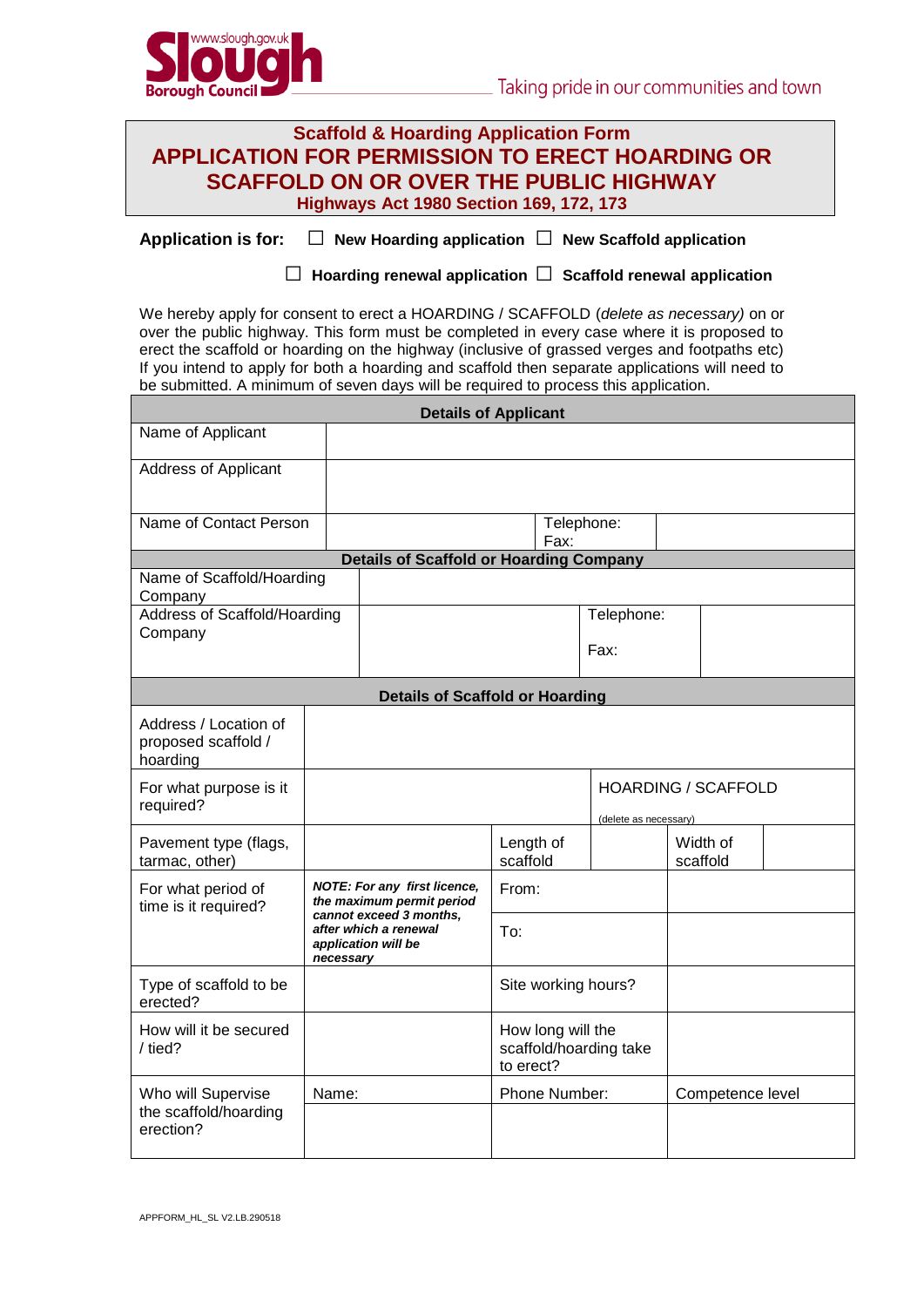

In addition to the above information, please also submit with your application a Site Location Plan (dimensioned or to a scale of 1:1250) and a dimensioned Elevation Plan showing the position of the Scaffold or Hoarding.

Please also provide evidence of your Public Indemnity Insurance Cover to the value of at least £10million.

## CHECKLIST BEFORE SUBMISSION:

We enclose:

- $\Box$  Application Fee\* Domestic: £175 for a new licence and £135 for a renewal
- $\Box$  Application Fee\* Commercial: £290 for a new licence and £245 for a renewal
- $\Box$  Site location plan and dimensioned elevations
- $\Box$  Copy of current Public Indemnity Insurance cover

## *\*Cheques to be payable to Slough Borough Council*

*Declaration:* We hereby undertake to comply with the provisions of the Acts in force, the conditions upon which any permission is granted and pay any fees where applicable to erect or retain a scaffolding or hoarding on the highway. We also agree not to commence the erection of the hoarding or scaffolding until we receive a permit licence from Slough Borough Council.

Signed…………………………….Name………………………………

Date….….…………..

(To be completed by representative of main contractor)

# **PLEASE RETURN THIS COMPLETED APPLICATION AND THE CORRECT FEE TO THE FOLLOWING ADDRESS :**

**Slough Building Control Services Slough Borough Council St Martins Place, 51 Bath Road Slough Berkshire, SL1 3UF**

**Tel : 01753 875810**

## **DEMOLITION WORK PROPOSED?**

Notice to the Local Authority is required under section 80 Building Act 1984 **before** any demolition of a building (or part of a building) commences. Application forms for demolition are available from the address mentioned above.